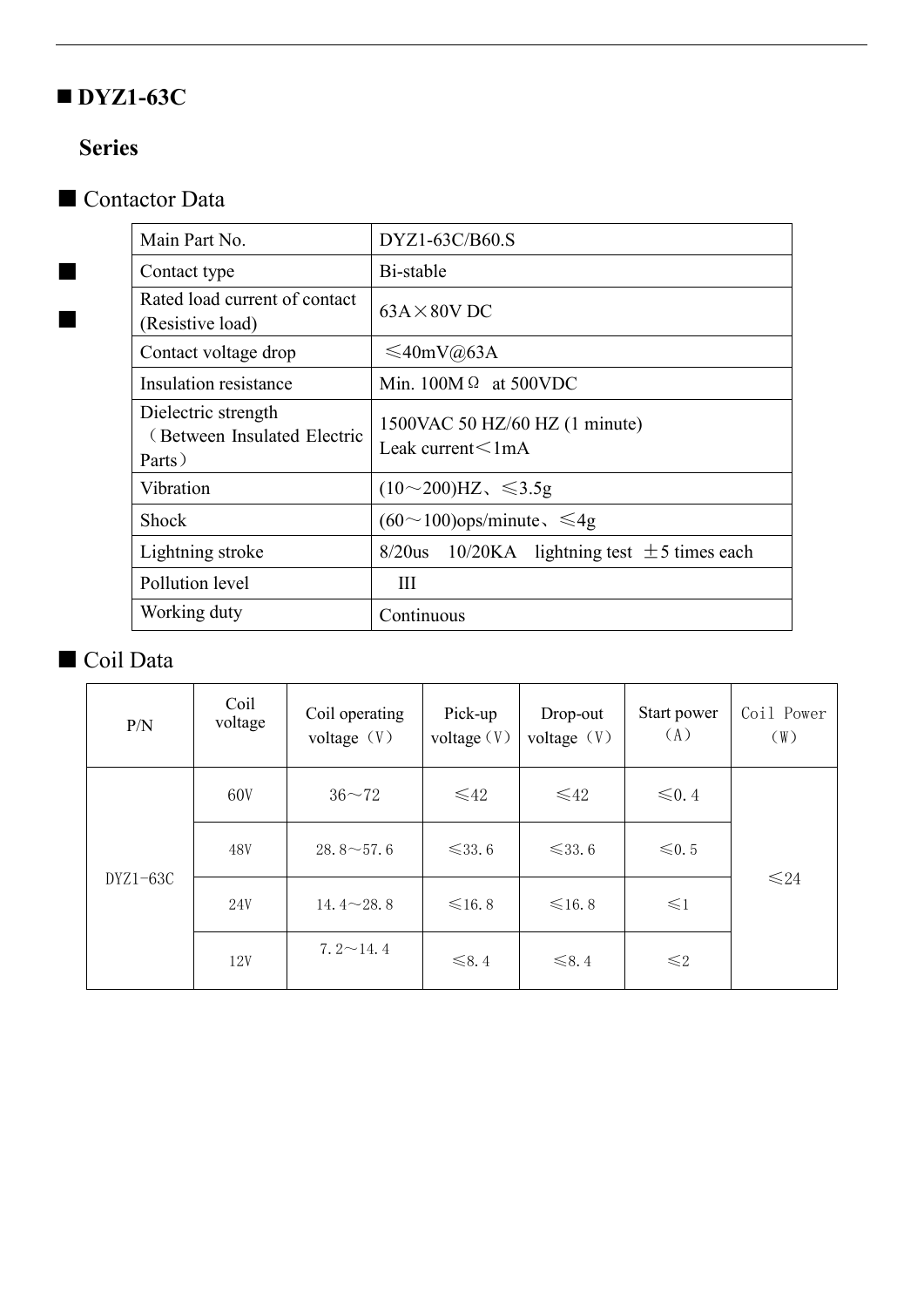

Example: DYZ1-63 - c/B60. S. indicates Magnetic latching DC contactor, rated current at DC-1 load is 63A, coil voltage is DC60V.Products with magnetic blowing, with auxiliary contact.



Note: 1. Main circuit connects copper bus bar which is silver plated; 2. Auxiliary contact connecting plate is silver plated;